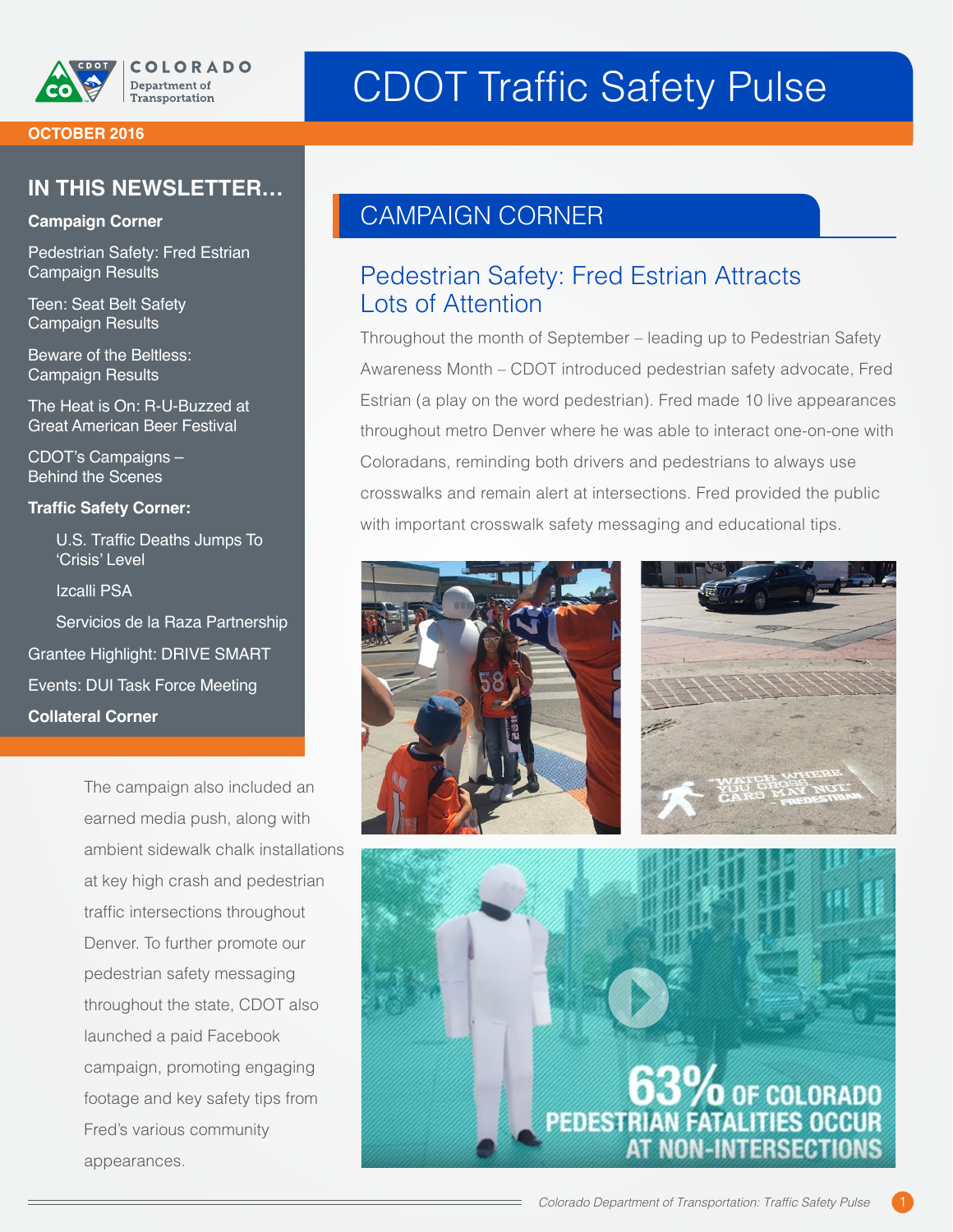The Facebook campaign garnered over 1 million impressions, nearly 350,000 video views, and over 2,000 likes and shares on the social platform. CDOT will continue to promote additional videos throughout the month of October.





### Teen: Seat Belt Safety - 2016 Campaign Results

In 2015, 16 Colorado teens lost their lives in unrestrained motor vehicle crashes. Because of this, CDOT wanted to encourage teens to buckle up through an innovative, engaging and relatable way to communicate. Therefore, the campaign reached teens where they spend a lot of their time: on Snapchat - a social media app commonly used among teens. Over 300 Colorado high schools received posters with a Snapcode and a prompt to add CDOT's account.

From there, CDOT launched targeted, one-on-one seat belt safety messages using emojis, Snapart, and other content native to Snapchat. CDOT also asked teens to engage directly with the account, prompting questions and positive conversations on seat belt use. Themed geofilters were distributed on the last day of the campaign, targeting high schools with high populations and those in high teen crash fatality counties.





The campaign generated over 1,500 highly engaged followers to CDOT's Snapchat account. The seat belt safety-oriented content received a 70% open rate, above Snapchat's average open rate of 66%. Over 1,600 teens used CDOT's seat belt-themed geofilters, resulting in over 16,000 total views.

### Beware of the Beltless: Campaign Recap and Final Results

The Beware of the Beltless campaign represents CDOT's relentless drive to tackle Colorado's seat belt crisis and ensure Coloradans buckle up each time they enter a vehicle. While the unparalleled campaign pushed for increased seat belt use in the state, it also raised awareness to the dangers unbuckled passengers pose to themselves, as well as other people in the vehicle and even those outside the vehicle.

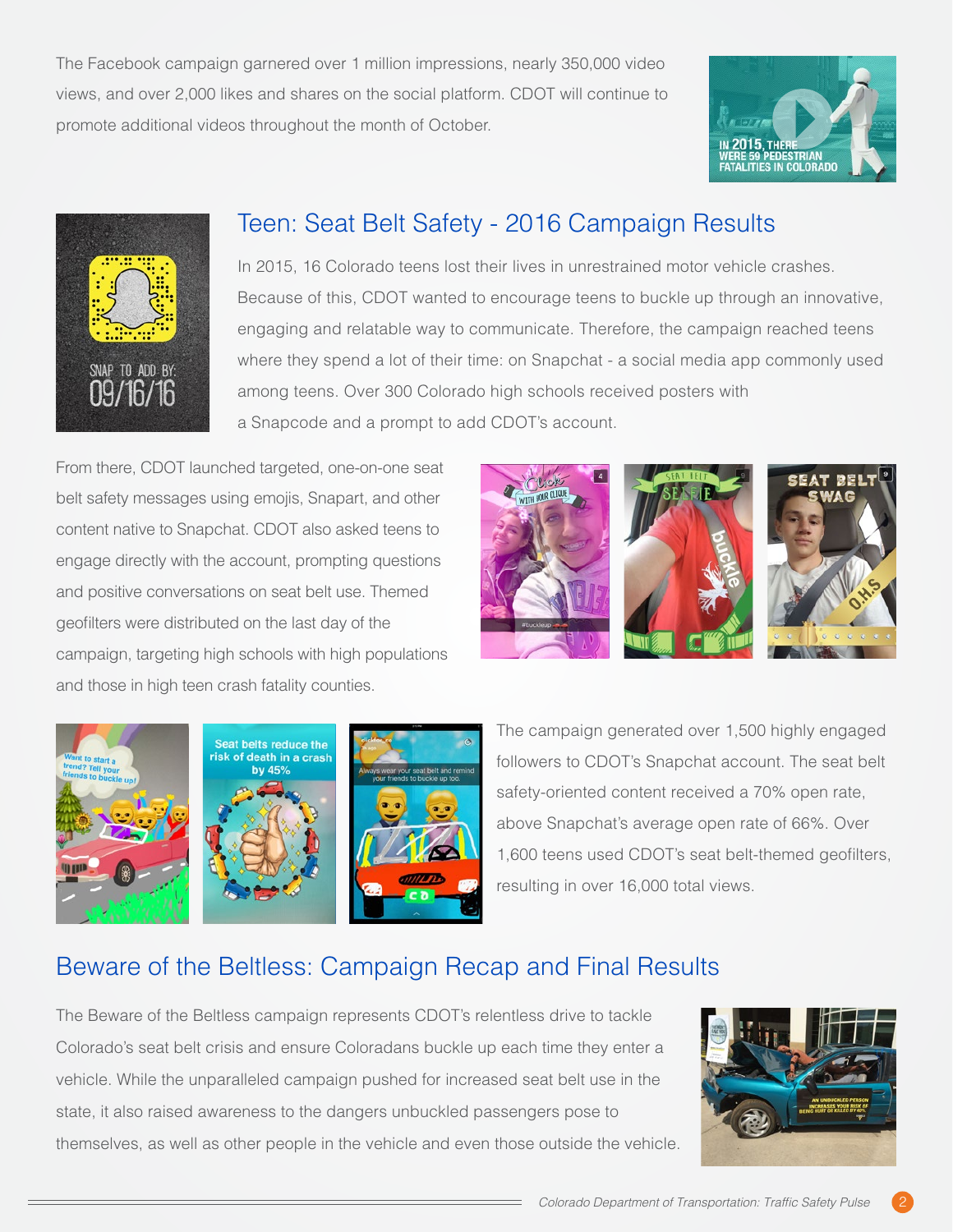

After months of thorough public education and community outreach, CDOT recently implemented the campaign's final educational tactic: stencils painted along sidewalks surrounding Civic Center Park in Denver to commemorate the total of unbuckled fatalities this year. The drawings included the message, "Be a Survivor. Buckle Up", with the number "147" etched in the center to commemorate the number of Coloradans lost in unbelted crashes thus far.

Spanning four months, campaign messaging has been viewed more than 100 million times across TV and radio ads, news stories, social media posts, event participation and collateral distribution. The campaign amassed 53 community partners to help implement myriad creative tactics, including: in-taxi videos urging passengers to buckle up, parking lot gate-arm wraps at Swedish Medical, public school district mobile app integration, stencils surrounding Civic Center Park and a crashed car ejection exhibit displayed at fairs and other community events.





 Although the campaign managed to reach a large audience, more education is needed. Beltless traffic deaths continue to rise in Colorado and seat belt use dropped from 85 to 84 percent in 2016 - well below the national average of 88.5 percent. Therefore, CDOT will continue to educate Coloradans on the dangers of not wearing seat belts and encourage them to buckle up.

#### The Heat is On: R-U-Buzzed App Promotion at Great American Beer Festival



While Great American Beer Fest (GABF) attendees enjoyed beers from the world's premier breweries, CDOT reminded them to get a ride home with

the R-U Buzzed app promotion at the event. The annual event, held at the Colorado Convention Center in Downtown Denver from Oct. 13-15, saw over 60,000 attendees this year.

CDOT officially sponsored the event to promote the newly updated and improved R-U Buzzed mobile app. A tool created as part of The Heat Is On DUI awareness and prevention campaign, the app allows users to estimate their blood alcohol content (BAC) based on how long they've been drinking, number of drinks, type of alcohol consumed, user gender and weight. The free app also contains information on Colorado DUI and DWAI limits and laws, and can directly link users to a variety of taxi and ride-hailing services.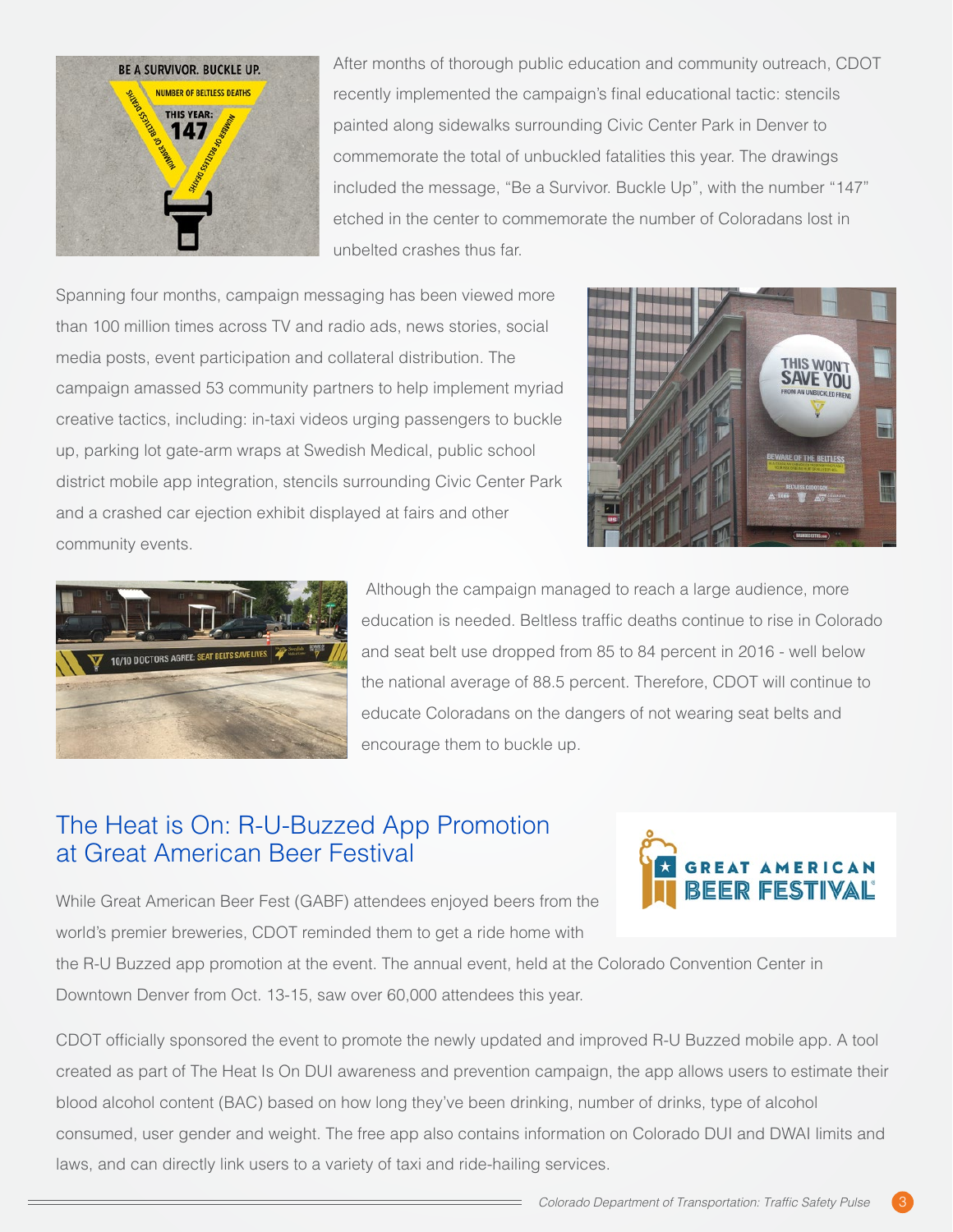On iPhone and Android smartphones, download the "R-U-Buzzed" app [here.](http://onelink.to/r-u-buzzed)

To draw GABF attendees' attention, CDOT advertised the app with print and digital banners throughout the main hall and inserted informational handouts in the welcome package. Digitally, CDOT released promotions through GABF social media platforms, advertised on the festival's website and collaborated with Uber, the official ridehailing service for the event, to promote on its app.

CDOT hopes the upgraded mobile app will help Colorado residents and visitors understand that only a few drinks can be dangerous, and prevent people from driving under the influence.

#### CDOT's Creative Campaigns — Behind the Scenes

You may have seen billboards around town depicting a giant mangled car representing a marijuana joint — or maybe the two "Slow-Speed Chase" vehicles depicting a mock police chase around Civic Center Park to address misconceptions about marijuana-impaired driving. Perhaps you caught the mock



brewery tour video on YouTube, or local news broadcasts smartphone breathalyzers used at local bars to foster personal responsibility around alcohol-impaired driving. These are just a few of the creative tactics CDOT has used this year to grab the attention of Coloradans.

By now, you may be curious — where does CDOT come up with their unique campaign tactics?



Kevin Torres, KDVR Fox31 Denver, had the same question. He took a peek behind the scenes to see how CDOT develops their creative concepts. Advertising agency Amélie Company and public relations firm CIG are two of the groups working in partnership to

produce the public-facing creative tactics. The creativity and edginess seen in the traffic campaigns is a direct representation of CDOT's willingness to push the boundaries, develop ideas meant to grab the attention of Coloradans and present them with important traffic safety information.

### TRAFFIC SAFETY CORNER

### U.S. Traffic Deaths Jump To 'Crisis' Level

The Nation lost 35,092 people in crashes on U.S. roadways during 2015, an increase from 32,744 in 2014. The 7.2 percent increase is the largest percentage increase in nearly 50 years. Fatalities increased from 2014 to 2015 in almost all segments of the population—passenger vehicle occupants, passengers of large trucks, pedestrians, pedalcyclists, motorcyclists, alcohol-impaired driving fatalities, male/female, daytime/nighttime.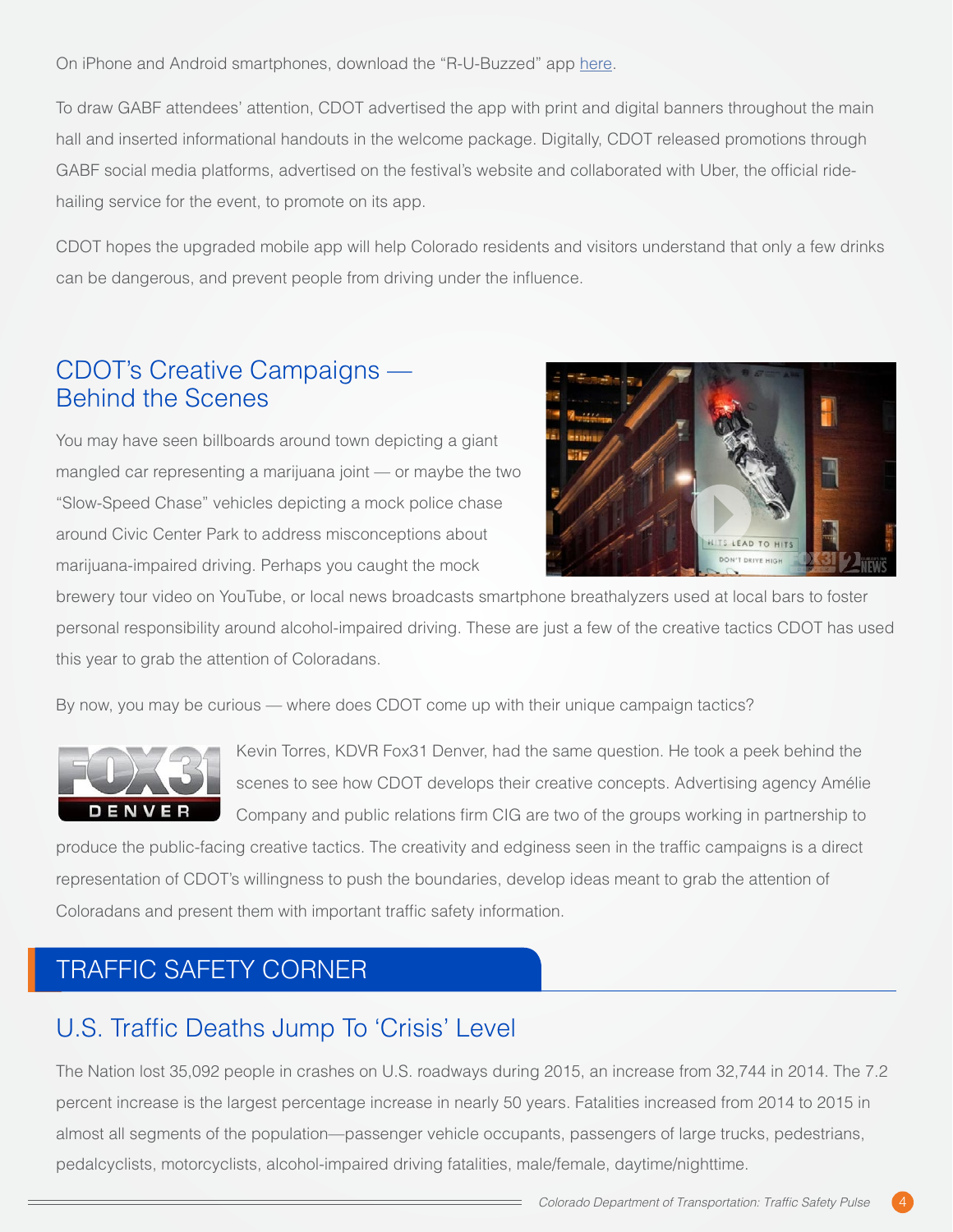Over the past decade, there has been a general downward trend in traffic fatalities, with a slight increase in 2012. Safety programs such as those that have resulted in increased seat belt use and reduced impaired driving have worked to substantially lower the





Sources: 1965–1974: National Center for Health Statistics, HEW, and State Accident Summaries (Adjusted to 30-Day Traffic Deaths by NHTSA); FARS 1975-2014 Final File,<br>2015 Annual Report File (ARF); Vehicle Miles Traveled (V

number of traffic fatalities over the years. Vehicle improvements including technologies such as airbags and electronic stability control have also contributed greatly to reduce traffic deaths.

NHTSA also recently reported that U.S. traffic deaths jumped 10.4 percent in the first six months of 2016. NHTSA Administrator Mark Rosekind called the rising deaths a "crisis", and urged swift actions to reverse the rising trend after years of declines. NHTSA plans to bring other federal agencies and safety groups together to work on more concrete plans for rolling out a vision of zero road deaths, including addressing road design and speed limits. With human error accounting for 94% of crashes, officials acknowledge self-driving vehicles and other automated vehicle systems will be necessary to meet the goal.

Last year traffic deaths in Colorado spiked by almost 12 percent and reached 546 fatalities. So far this year, traffic fatalities are trending even higher. There have been 467 fatalities to date. Last year at this time there had been 455 deaths.



#### Bilingual Impaired Driving PSA Featuring Local Band, iZCALLi

As part of Hispanic Heritage Month, the Colorado Department of Transportation released a new public service announcement — in English and in Spanish — featuring local rock en tu idioma band, iZCALLi. The band joined CDOT and the Colorado State Patrol in raising awareness among the state's younger Hispanic drivers about the dangers of drinking and driving.

Alcohol-related crashes are a serious problem in Colorado. Each year, more than 26,000 people are arrested for DUI, and more than 150 people are killed in alcohol-related traffic crashes. According to a 2015 CDOT survey, 70 percent of males age 21-35 believe they are safe to drive after one to two drinks, yet one-third of traffic fatalities in Colorado are alcohol-related.

iZCALLi lead singer and guitarist, Miguel Aviña, concurs, "We all like to live life fast and loud but you gotta stay in control... many people have destroyed their lives driving under the influence of drugs or alcohol, and if you don't think it can happen to you, you're wrong! Behind every drunk driving statistic is a person who was someone's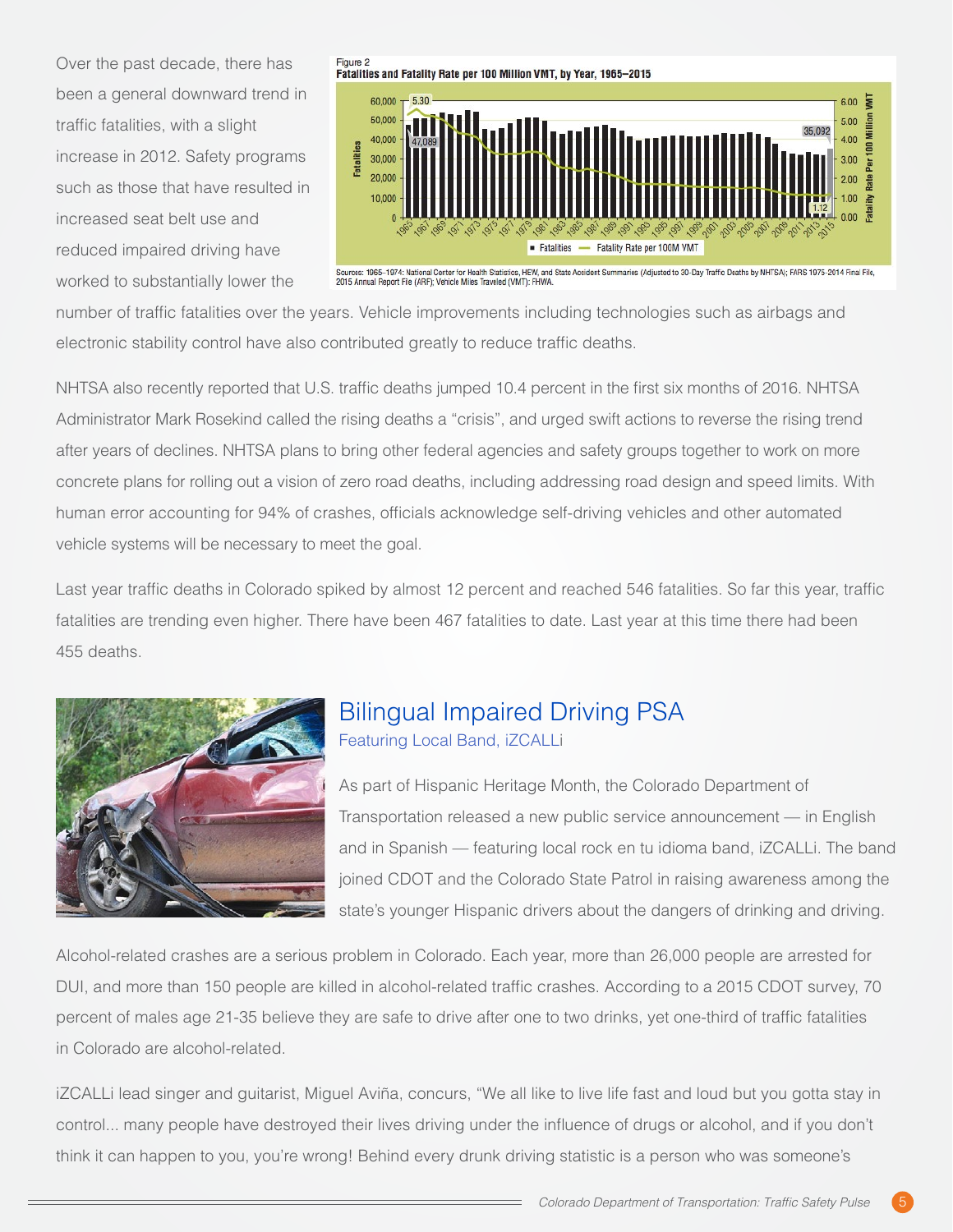mother, father, son, daughter, brother, sister, aunt or uncle." Aviña and the other members of the band feel strongly about this life-saving message, and are known for regularly engaging their audiences in don't-drink-and-drive reminders at the conclusion of their shows.

In Colorado, Hispanics comprise over 21 percent of the state's population, with a median age of 27 compared to a median age of 40 for Non-Hispanic Whites. Fifty-three percent of the state's Hispanic households speak some level of Spanish, with 47 percent speaking only English.

To download the English version of the PSA, visit: <https://vimeo.com/185347117>

### Partnership with Servicios de la Raza to Encourage Seat Belt Use Among Latinos

In 2015, 29 percent of Colorado's traffic fatalities involved a Hispanic driver and/or occupant. Seat belts were worn in only 33 of the 105 fatalities. In response, CDOT partnered with local non-profit, Servicios de la Raza, to actively address the seat belt crisis with Hispanic families in the Denver metro area.

According to the Centers for Disease Control and Prevention, traffic crashes are the leading cause of death in the United States among Hispanics under age 34. With this partnership, CDOT aims to educate members of the community about Colorado's seat belt laws and the importance of wearing seat belts every trip, every time.



In the coming months, staff at Servicios de la Raza will actively engage constituents in conversations about exactly how an unbuckled person poses a risk to themselves, other people in the vehicle, and even those outside the vehicle, via messaging in Spanish and English, as well as banners and other prominently positioned signage.

Learn more about Beware of the Beltless at [beltless.codot.gov](https://www.codot.gov/safety/seatbelts-carseats/year-of-the-seat-belt/beware-of-the-beltless)



### Grantee Spotlight: DRIVE SMART

For more than 17 years, the DRIVE SMART Weld County coalition has been working to keep Weld County teen drivers and passengers safe. DRIVE SMART started the teen program in February 2001.

The half day in-school program engages students with law enforcement officers, survivors, scenarios, videos, games, and a school Twitter seat belt pledge challenge. All are designed to help teens make wise choices when behind the wheel. Pre and post surveys are a part of the program and allow the coalition to keep the program